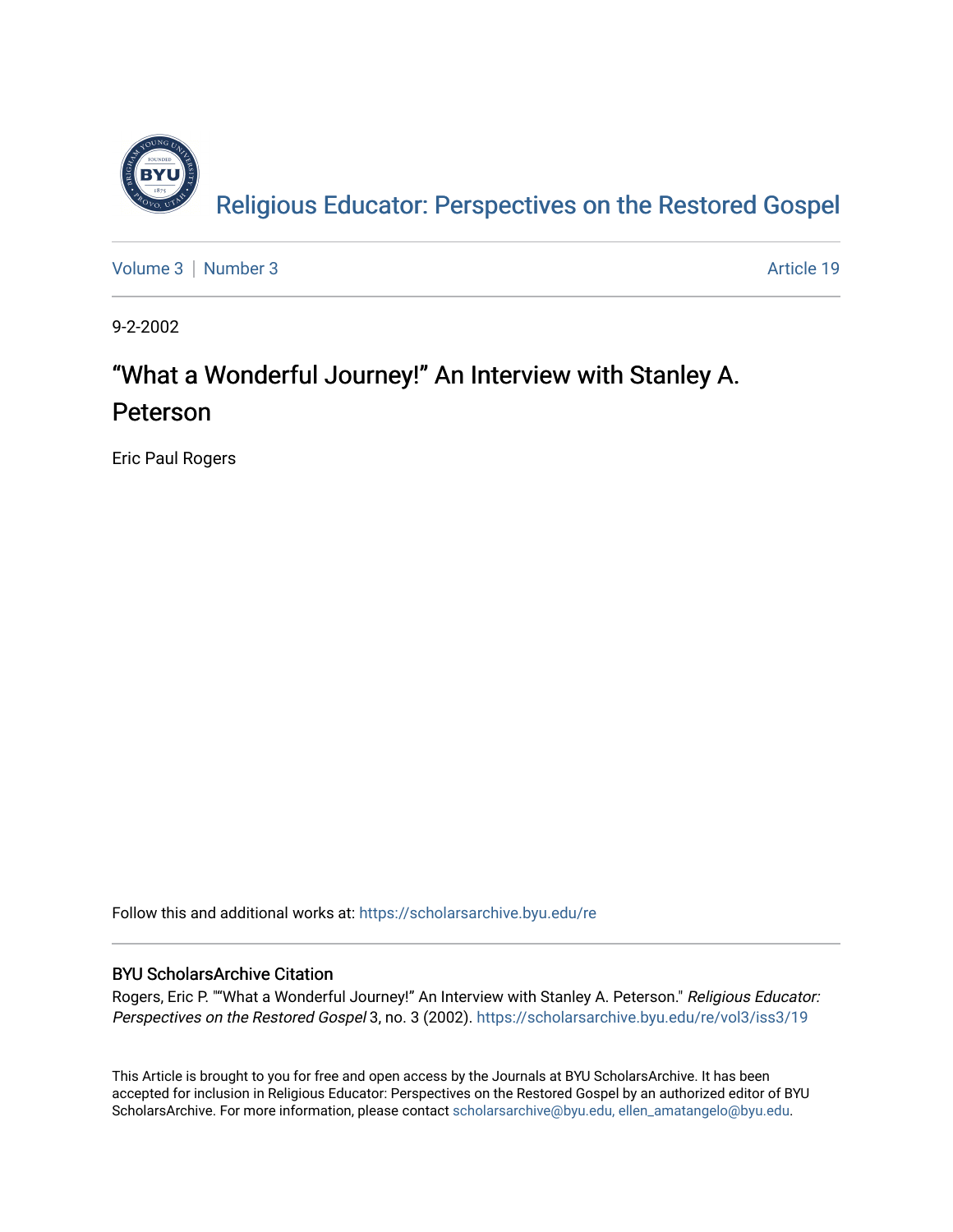

Photograph of Stanley A. Peterson, ca. 1974

Courtesy of Stanley A. Peterson -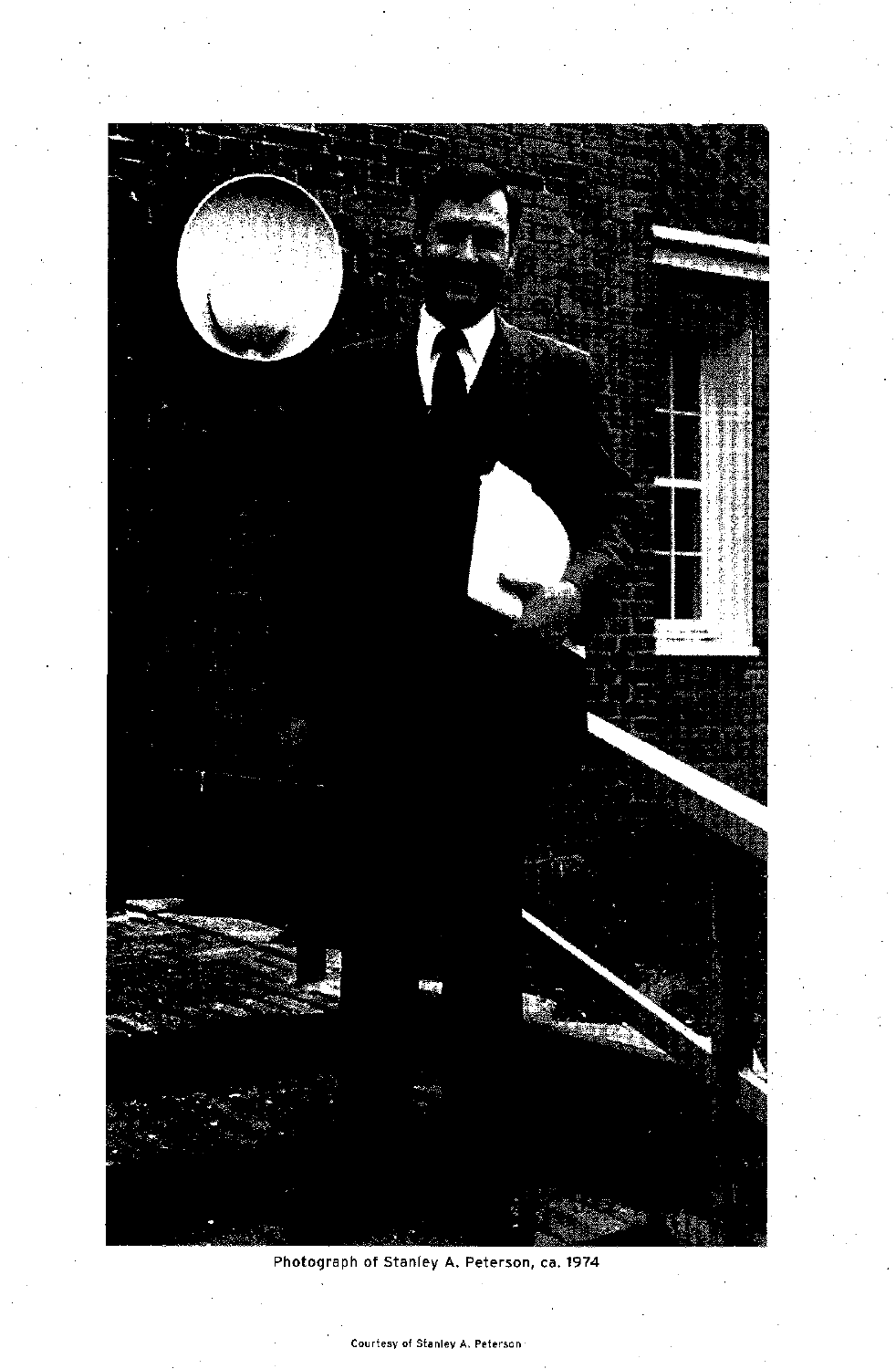# what a wonderful Journey!" An Interview with Stanley A. Peterson

# How has your life changed since you retired?

Eric Paul Rogers

I guess I would begin the interview with a story that I thought at the time was so delightful, and now I can relate to it. It was probably a few months after Ernest Wilkinson was released as president of BYU. Ernest Wilkinson hired me to come to BYU, and I knew him quite well. After he had been released as president, he was writing a history of BYU and was on campus. One day I went to the Skyroom to have lunch, and he was there sitting all alone at a table. I walked over to him and said, "Hello, President. How is everything?" He looked at me and in kind of a curt way, which was his manner, he said, "I don't know how everything is; I'm not in charge of everything anymore!" It's been an interesting ten months  $\lceil \text{for me} \rceil$  because you are in charge of everything and then all of a sudden you're in charge of nothing.

Eric Paul Rogers is supervisor of strategic planning for the Church Educational System.

During his twenty-four-year tenure as administrator of religious education and elementary and secondary education, Stanley A. Peterson guided the Church Educational System (CES) through a period of remarkable growth. In 1977, when Brother Peterson assumed leadership, seminary and institute enrollments worldwide totaled 301,439. As Brother Peterson delivered his farewell address at the August 2001 CES Religious Educators Conference, seminary and institute enrollments had more than doubled to 722,844.<sup>1</sup> I visited with Stan in June 2002 in his home in Orem, Utah, and asked him questions about his retirement, his career with CES, and his successor, Paul V. Johnson.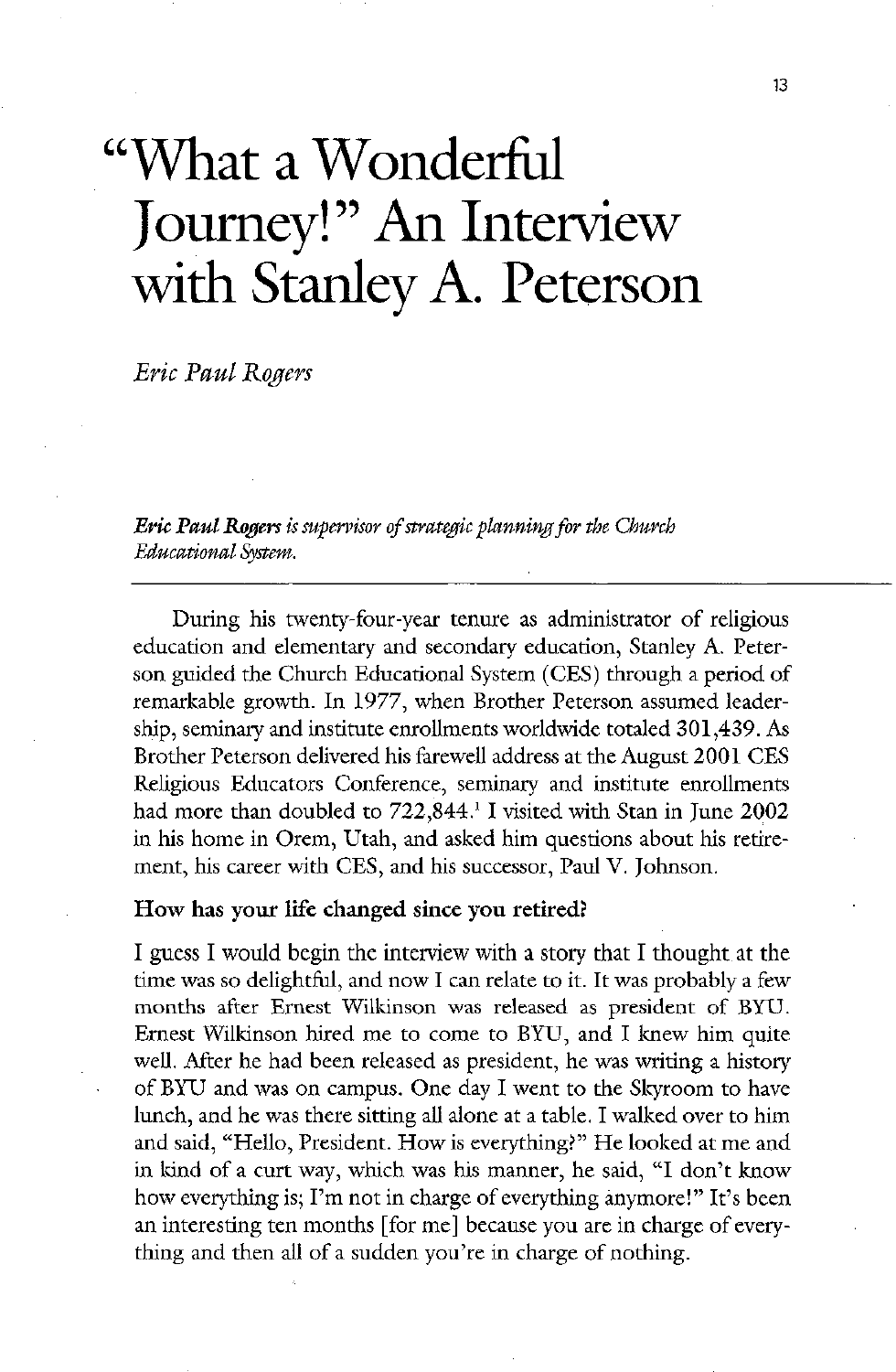I told Paul Johnson when I left, "Paul, you are now the man, and I'm not going to mother you. I'm not going to come hang around. I'm not going to bother you. I'm going to go away. It isn't because I'm hurt or I'm angry or I'm pouting. It's because you need to be in charge. If you want to call me at any time, I'd be happy to talk to you. I'd be happy to answer questions, but I'm not going to call you. So just know that if you don't see me, it's not because I don't love you; it's because you need to now take charge."

When the Evening with a General Authority came along, he called and asked, "Would you and Anna sit on the stand?" I replied, "Paul, that's your first really official faculty meeting, and I'm not going to come and be in the limelight at all. You need to establish yourself." In the ten months I've been out, I have not gone back to the office once. I've been in the Church Office Building for meetings that the Brethren asked me to come to, but I've never gone back to the ninth floor. Like I said, it isn't because I'm angry or anything. It's just that that's what it needs to be. I think you need to be as gracious in exiting an assignment as in entering. And so  $\Gamma$ m trying to be gracious and stay out and let Paul establish himself as the leader.

#### How is your health?

My health is fair. I wish it were better. What  $\Gamma$ m learning is I have limitations that aren't going to change. My stamina is very poor. I have certain health problems that are not going to go away. I feel better now because I have gotten more rest. The pressure is off, and so  $\Gamma m$ feeling better than I did. The last three years were really tough because my health wasn't good. I didn't feel like I could let down, and yet my body was telling me, "You have to slow down, and you have to get more rest." I'm also very cognizant of the limitations that I have on me, that I don't have the energy. I don't have the stamina to do nearly what I was doing. The Lord sustained me, and the faith and prayers of my CES family and the Brethren kept me going much longer than I probably would have been able to, but I'm very limited in how much I can do. I can go for a couple or three hours in a day, and then I'm shot. That's just not what I was doing before.

But Anna and I love being together. We walk every morning about forty-five or fifty minutes, and I sleep a lot. I rest a lot. That's as good for me as anything. I'm feeling fairly well. I'm probably as good as I'm going to get. We're doing quite a few things that we've wanted to do for a long time. I said, "I'm going to do them while I can and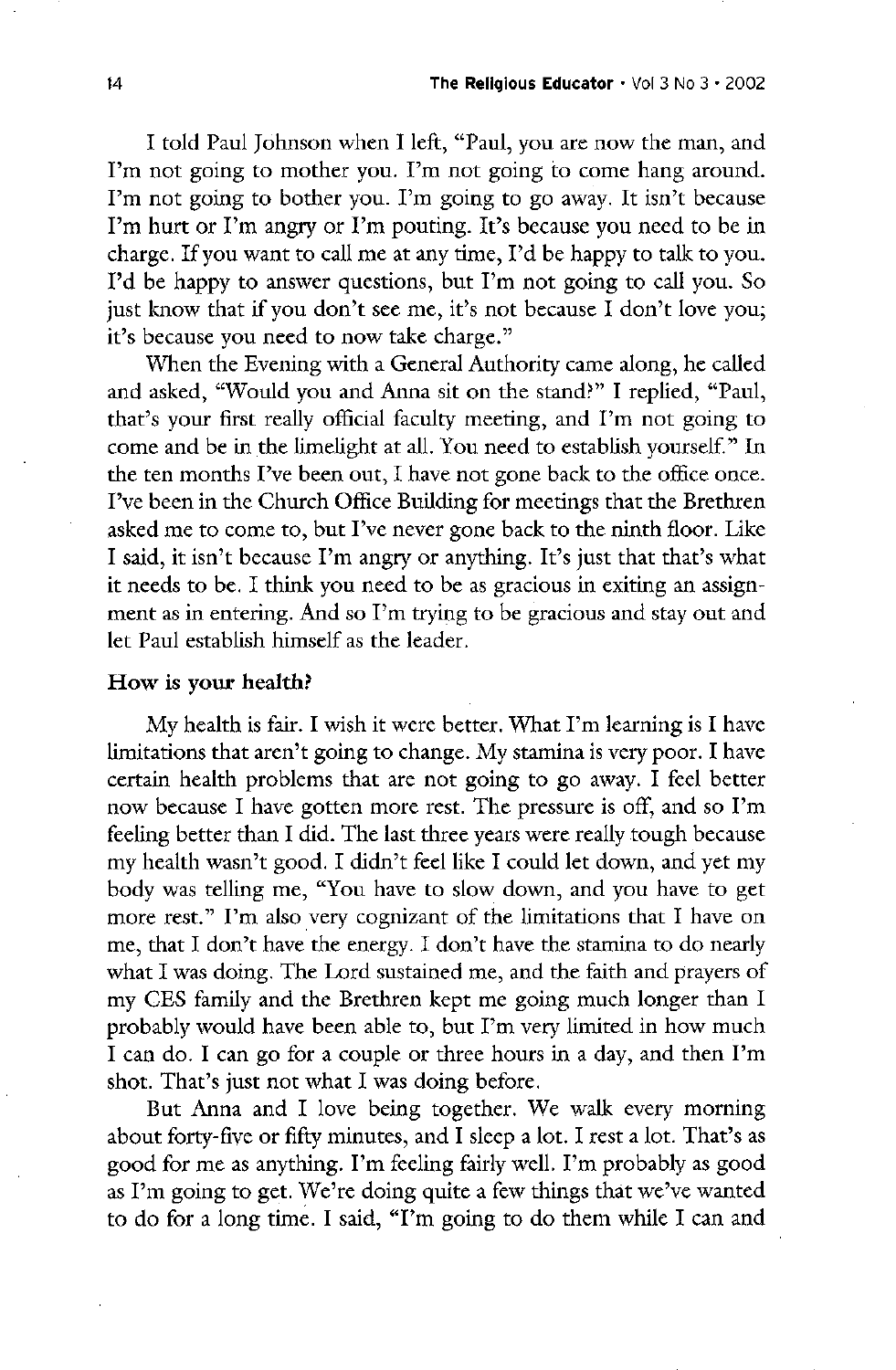while you can, Anna." So we're doing some things we want to do because it's going to end, and then we'll have to be more humble.

It's been a wonderful ten months. People have asked me, "Do you miss your work?" and I say, "No, I don't, honestly, but I miss the people." It's a wonderful association I've had over these years. The CES family is so dear and near; they're still in our prayers every single day. We pray for all of you, and we feel so close to you. You would be surprised how many phone calls and visits I receive. One day John Beck and Garry Moore came to see me. While they were here, Nelson Dibble came to see me. While Nelson was here, somebody else came to see me. There were four CES folks here within a matter of fifteen or twenty minutes. It's been a sweet experience. I've absented myself from the middle of things, but I certainly haven't lost my love and appreciation for CES and the family that I feel so much a part of. I just love my brothers and sisters in CES, and that will never change.

#### What were the events that led up to your coming into CES?

Well, originally I was at the University of Southern California. While I was at USC, Ernest Wilkinson asked me to come to BYU. I was the department chairman for two years, then associate dean for

one year, and then the dean of continuing education for six years. Jeff Holland and I were deans together at BYU. When Jeff Holland became commissioner of education for the Church, he had a dream of bringing religious education, Church schools, and continuing education together under one umbrella. Joe Christensen was over religious education. Ken Beasley was over the Church schools, and I was over continuing education. Jeff also brought in Henry B. Eyring, who was president of Ricks College. Henry Eyring came in as deputy commissioner. Joe and I were associate commissioners.

The three of us were given the assignment to take Church schools, religious education, and continuing education and bring them together. When Ken Beasley was over schools, he had his men going out visiting the schools in South America and the South Pacific and so forth. Joe had his people going out and doing their visiting and administration. And we did continuing education programs. We had literacy in South America and Know Your Religion, Education Week, and that kind of thing. Jeff Holland felt we should bring everything under one umbrella. One administrator could take a geographical area and worry about everything that went on in that area. We wouldn't have to have separate administrations for each function. It worked pretty well, but we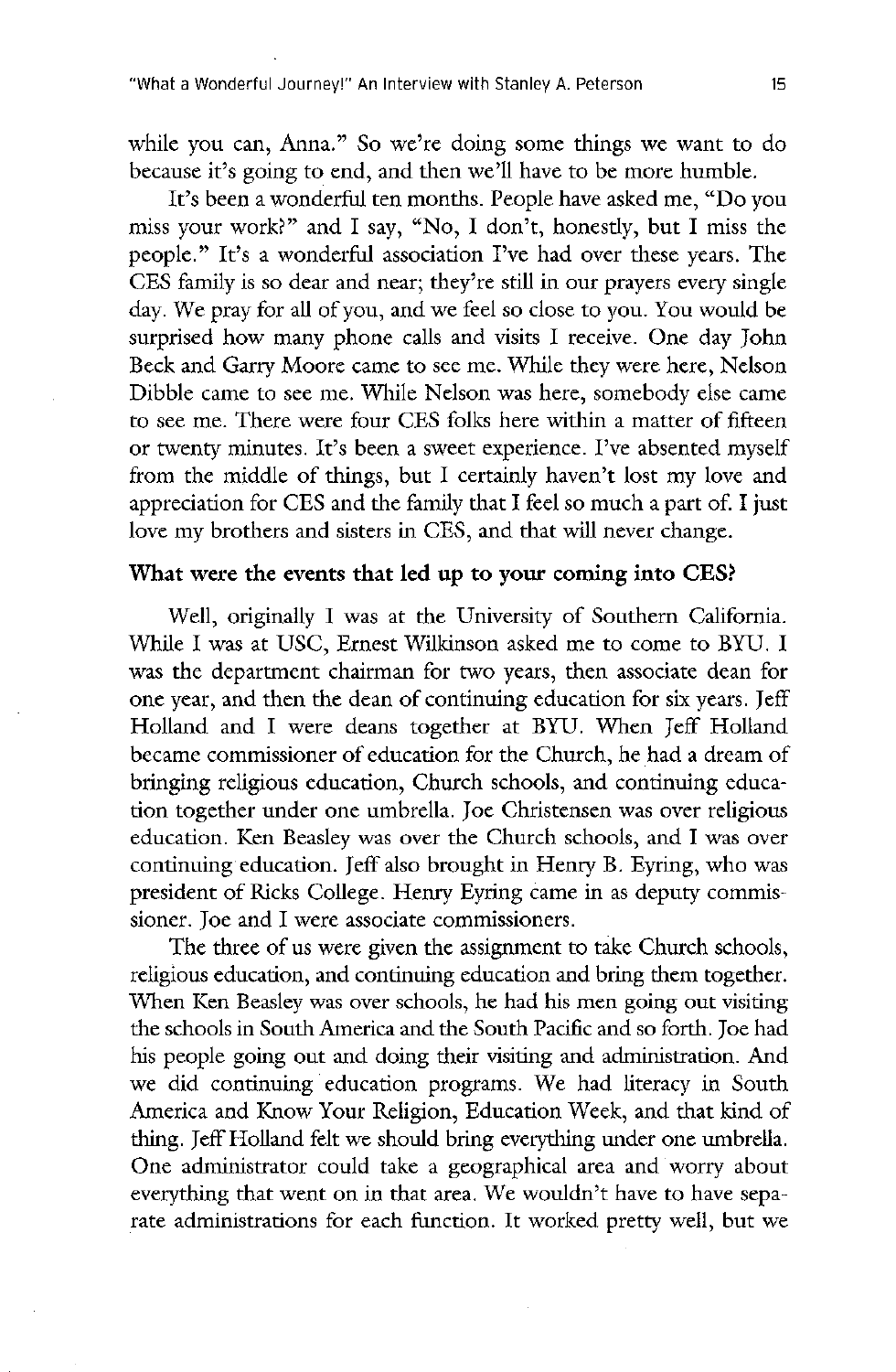found as we went forward that having three heads was just not work ing really well; it was not as smooth as it could have been.

Then Joe Christensen was called to be the president of the MTC, and Henry Eyring was called to replace Jeff Holland as commissioner. Elder Eyring and I conferred, and we just felt like it was best to have one head. I became the head of all of those functions: religious education, elementary and secondary schools, and the continuing education programs that are not strictly BYU. The Education Week, Know Your Religion, and Especially For Youth programs fall under the CES banner. Jeff's feeling was that when I came up there, we could kind of pool continuing education and that together, but it didn't quite work out the way we all thought it might. That is how it started and how it evolved into my role as administrator over the whole thing. When I took over the administration, it was the first time everything was under one head. It worked well. I was in the central office twenty-four years and saw a lot of wonderful things come to pass over those years.

One of the humorous things that would always cause me to smile was my title. Wherever I went, people didn't know how to introduce me because my title was administrator of religious education, elementary and secondary education for the Church Educational System of The Church of Jesus Christ of Latter-day Saints—nobody knew what to call me! I really had the biggest handle as far as a title that I have ever seen, so I just shortened it. When people asked, "What do you do?" I didn't want to give them the whole title so I just explained, "I'm over religious education and schools." The only problem was that could be misunderstood because then some would think I'm over BYU and Ricks College. I never solved that one.

# What were your most memorable experiences, and what did you learn from them

I traveled over four million miles in 150 countries and met marvelous, marvelous people. The thing I enjoyed the most was getting acquainted with folks, being in their homes all over the world. I've been in CES homes everywhere. One of the experiences that typifies the feelings I have for our CES family occurred in Montevideo, Uruguay. I was there visiting as I did a lot. In fact, there was a period of time when I was gone from  $175$  to 200 days a year. Because there was so much going on and so many things that I needed to be doing, I was gone a lot.

As the years went on and I reorganized and put the zone administrators in the role that they are in, I did less of the traveling and they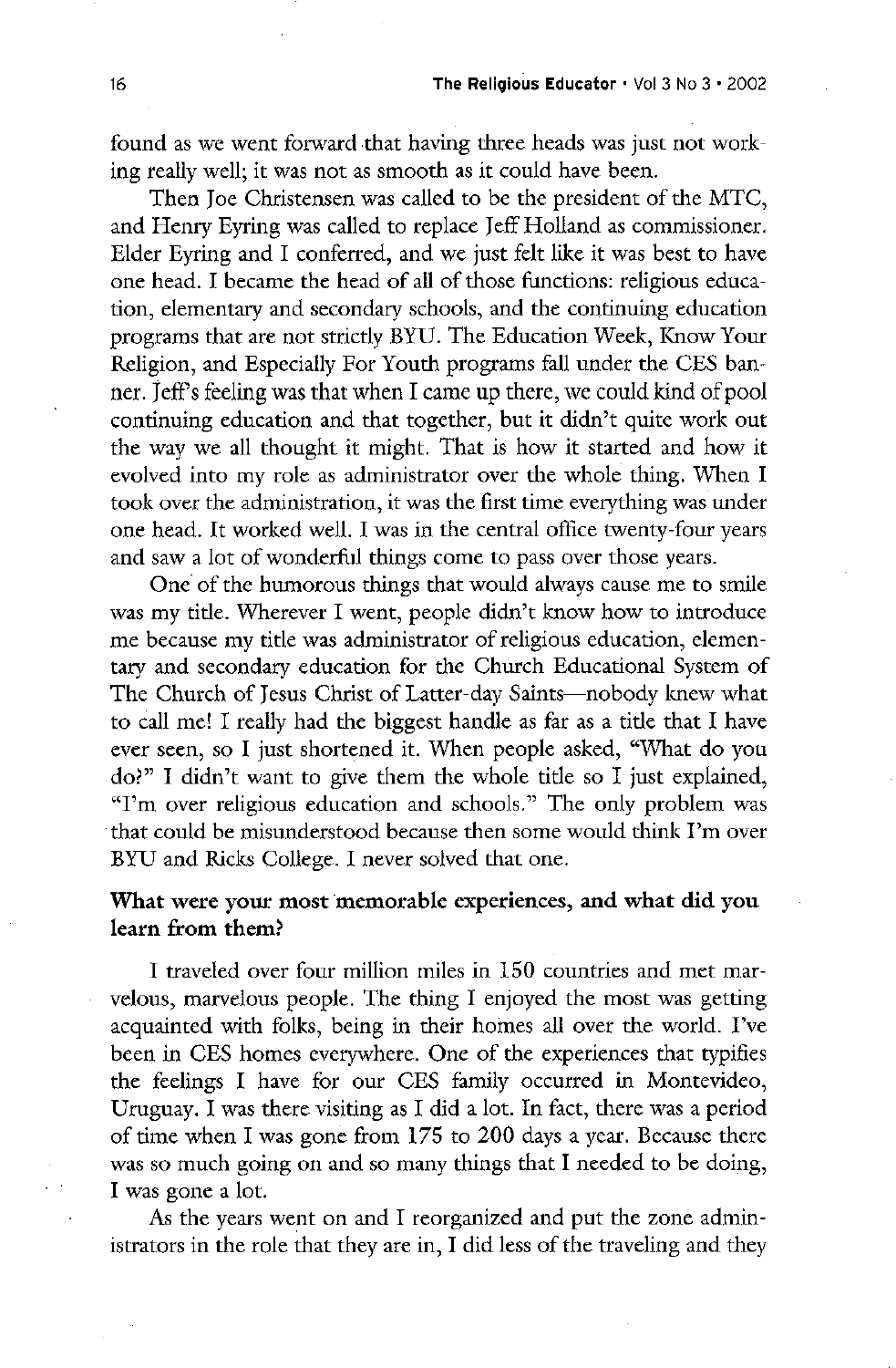"What a Wonderful Journey!" An Interview with Stanley A. Peterson 17

did more of it. But I was in Montevideo, Uruguay, and one of our CES men, a stake president in Montevideo, invited me to come to his home for dinner one evening. It was in a little apartment building. I went into their home and ate with them. There was one chair, and they gave it to me. The others were on boxes around the table. I sat in the honored seat. I don't think there was one plate on the table like any other—nothing matched. The silverware didn't match. We had a very humble meal. It was Monday night, and they invited me to be with them for family home evening. As I was alone in the living room waiting for them to begin—they were in the other room getting everything put together—I just reached out and touched the walls on both sides of the room. That was their living room; I could touch the walls on both sides. It was about six feet wide and eight feet long. They had a kitchen, that room, and three very small bedrooms. As I sat with that little family and watched them conduct their family home evening and felt of their spirit, I was so moved. I thought, It doesn't matter where you go or how humble the circumstances: where the faithful gather, the Spirit of the Lord is there. There was such a sweet spirit in that little home as we sang songs to a little guitar and did the things you do in a family home evening. That experience typifies my travels around the

world: being in the homes of humble, sweet people and knowing that the Spirit of the Lord dwells with the pure in heart.

I just learned to love people everywhere. Their intent was pure, and their purposes were focused on moving the Church forward, moving the work of the Lord forward, helping make Church education do what it is supposed to do. You know, that's the thing that touches me every time I talk about it—the dedication and the spirit of those in our CES program who gave their all, who *give* their all every day to make the work move forward. I was so impressed with the teachers—the early-morning teachers all over the world—in some of the most interesting and humble circumstances, in little homes, in chapels, in halls, in every kind of a setting you can imagine. I remember one morning in England going to a little hall. It was a church, but it was a rented facility. It was a very, very humble little place. It was cold, it was foggy, it was miserable weather, and the building was no warmer than it was outside. Because the kids needed to get to early-morning seminary, the ward had taken up a project and had acquired bicycles for all the kids so they could get to seminary. They came and gathered and brought their bikes inside and sat in this little room. It was cold, and yet that teacher had those kids mesmerized. A marvelous lesson was given; the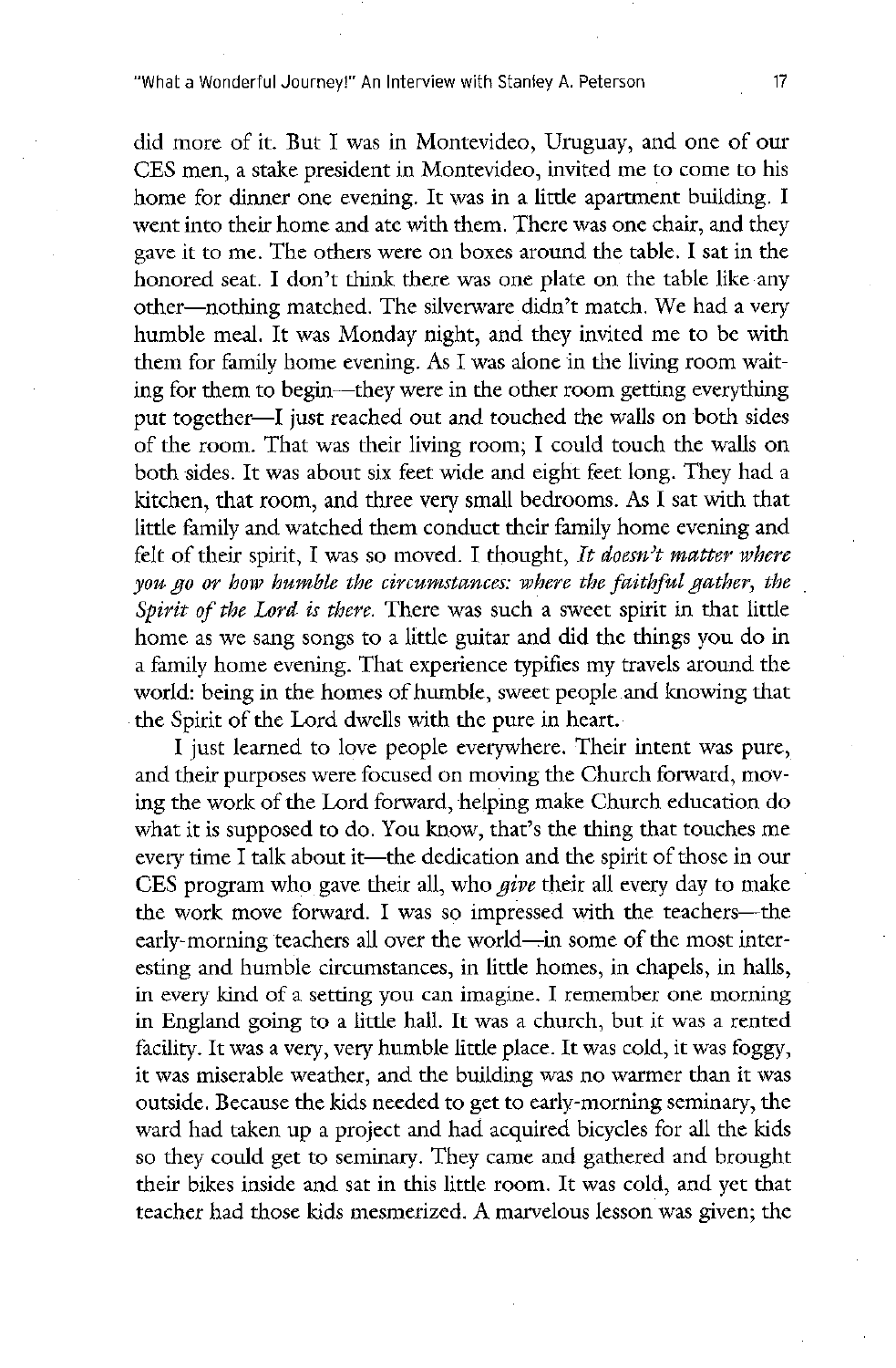Spirit of the Lord was there; and they learned. All these experiences cause you to come out saying, "The gospel is true! Hallelujah, I'm a part of it

#### You were an early-morning seminary teacher, weren't you?

That's really how I started my career—five years as an early-morning seminary teacher in California. I did it while I was a bishop. We had a large ward with 250 young people between the ages of twelve and twenty-one. When I started as a young bishop in my mid-twenties, there were 960 in my ward. LeGrand Richards called me as bishop. We had trouble finding seminary teachers who would get up early in the morning. One class of about thirty juniors and seniors were on their third teacher by Christmas. When the Christmas vacation came-in those days we gave report cards at Christmas break—our seminary teacher gave the report cards to these thirty seminary kids and flunked every single one of them—all thirty of them. The teacher gave them all F's and then resigned. I said, "Our kids aren't that bad. I'll teach them myself." I told the seminary supervisor, "I want to teach them." He said, "All right," and I started teaching. I taught for five years and loved every minute of it Actually, I was a bishop twice in that area. I was bishop of two wards. Finally, I got to the point where I was so bone tired because the ward went from 960 to  $1,140$  before they split it. I was going to graduate school; I was teaching seminary; I was a bishop; and I then became a school principal. I even had a family, and once in a while I got to see them. After five years, I finally quit. I said, "I can't teach anymore in seminary." They said, "Will you teach our Sunday School class?" I replied, "Okay, I'll do that." I loved those kids so much I did something very unorthodox. I didn't want to let them go, so I called myself as their Sunday School teacher and taught them for about eight months

# Are there people from those early years with whom you have maintained contact

I have kept in contact with many of the young people. I still see them. On occasion, they stop in to see me. They came to see me at the office. I saw many of them marry in the temple and serve missions. Stan Johnson, whom many may know, was in my ward when I was bishop. Jerry Lund and Bruce Lake were in my ward. Paul Hanks,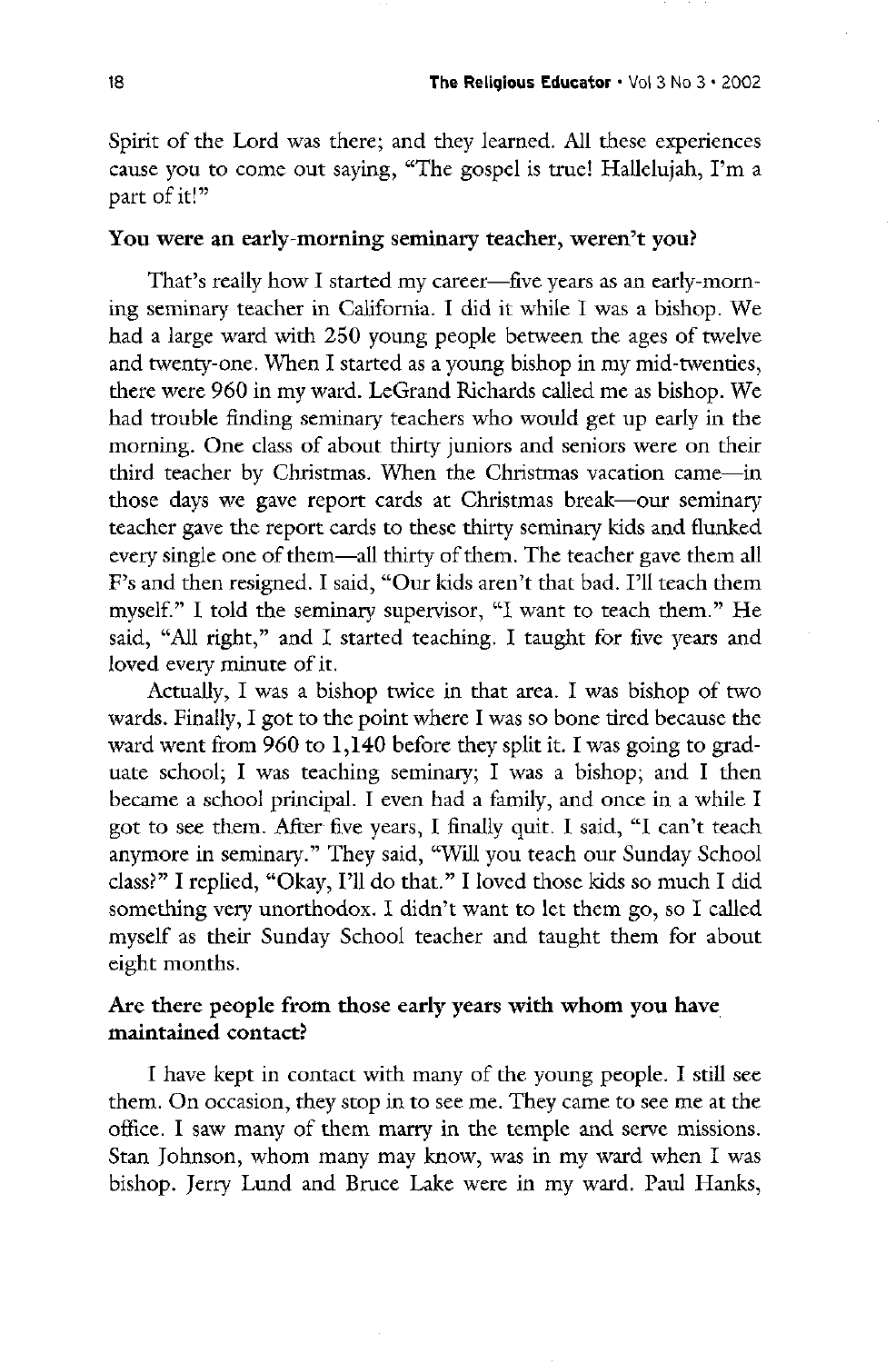Clarence Schramm, and Garry Moore were in my stake.

You may have heard me talk of Miguel Cervantes down in Arequipa, Peru. He's a young man whom I met when I was speaking in Arequipa at a fireside. The little guy was seventeen years old. He came into the chapel with two little sticks that he used as crutches because he was paralyzed from the waist down. He hobbled into the chapel on those two little homemade crutches. I watched him come in, and my heart went out to him. After the program, I held meetings with the seminary teachers. We had a long get-together of about an hour and a half. Then we left for my hotel.

Several kilometers from the chapel, in the lights of the truck, I saw that little boy walking down the street with his two little sticks. I said to the man driving, "Stop, I want to see that young man. He was at our fireside." We had come a long way from the chapel, and he was still working his way down that road a good hour and a half after the fireside. We stopped and I said, "Weren't you at the fireside at the Mormon Church?" He said, "Yes, I was." I explained, "I'm Brother Peterson. I'm the one who spoke. I want to talk to you. Can we give you a ride home?" He said, "Oh, I'm just going down here to catch a bus. I'll be okay." I said, "No, we want to take you home."

I picked him up and lifted him into the truck and took his little sticks and threw them into the back of the pickup. The little guy was soaking wet with sweat from working his way down there; it was just pouring off him. I got acquainted with him. I asked him if he went to seminary. He said, "I'm the president of my class this year."

I said, "It's the Book of Mormon this year. Have you read the Book of Mormon?"

"I've read it five times!" he explained.

I got acquainted with him, and he is now thirty-two years old. I've written to him for fifteen years. I just got a letter from him. It is on my desk. He has struggled because of several surgeries. He was trying to go to school. He wanted to go on a mission. In that letter was a copy of his temple recommend, and he wrote, "I want you to know I'm worthy to go to the temple, and I have gone to the temple, and here is a copy of my recommend." After fifteen years, he had gotten to the temple. All that time he had been struggling and working. He said, "I couldn't go on a mission, but I'm teaching the gospel to all of my friends and hoping that they will understand what a wonderful thing it can be in their lives."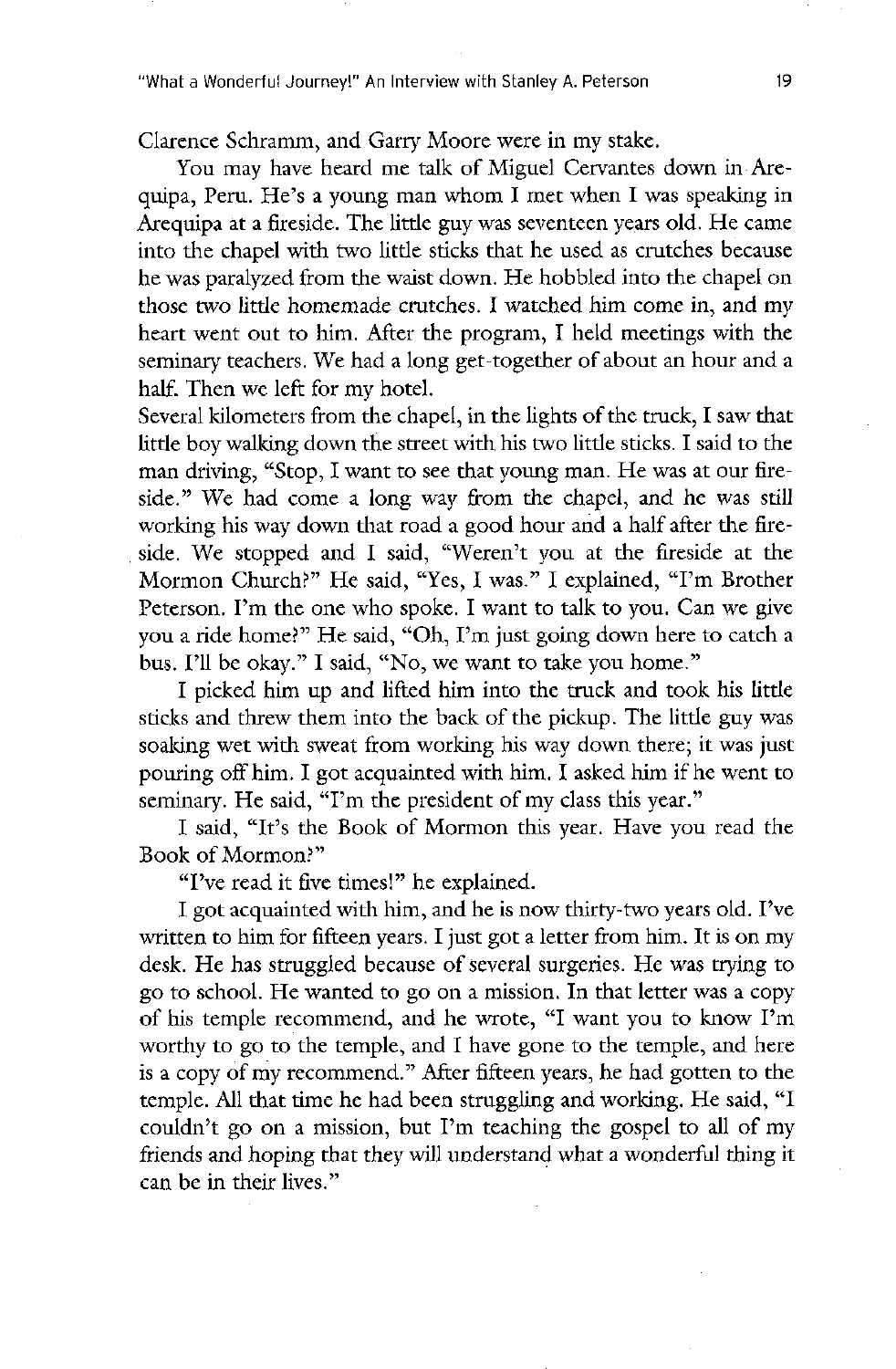The Religious Educator  $\cdot$  Vol 3 No 3  $\cdot$  2002



 $20\,$ 











and the state and  $\alpha$  , the  $\beta$  -Gaussian ÷ t.e.  $\ddot{\phantom{a}}$  $\sim$ 

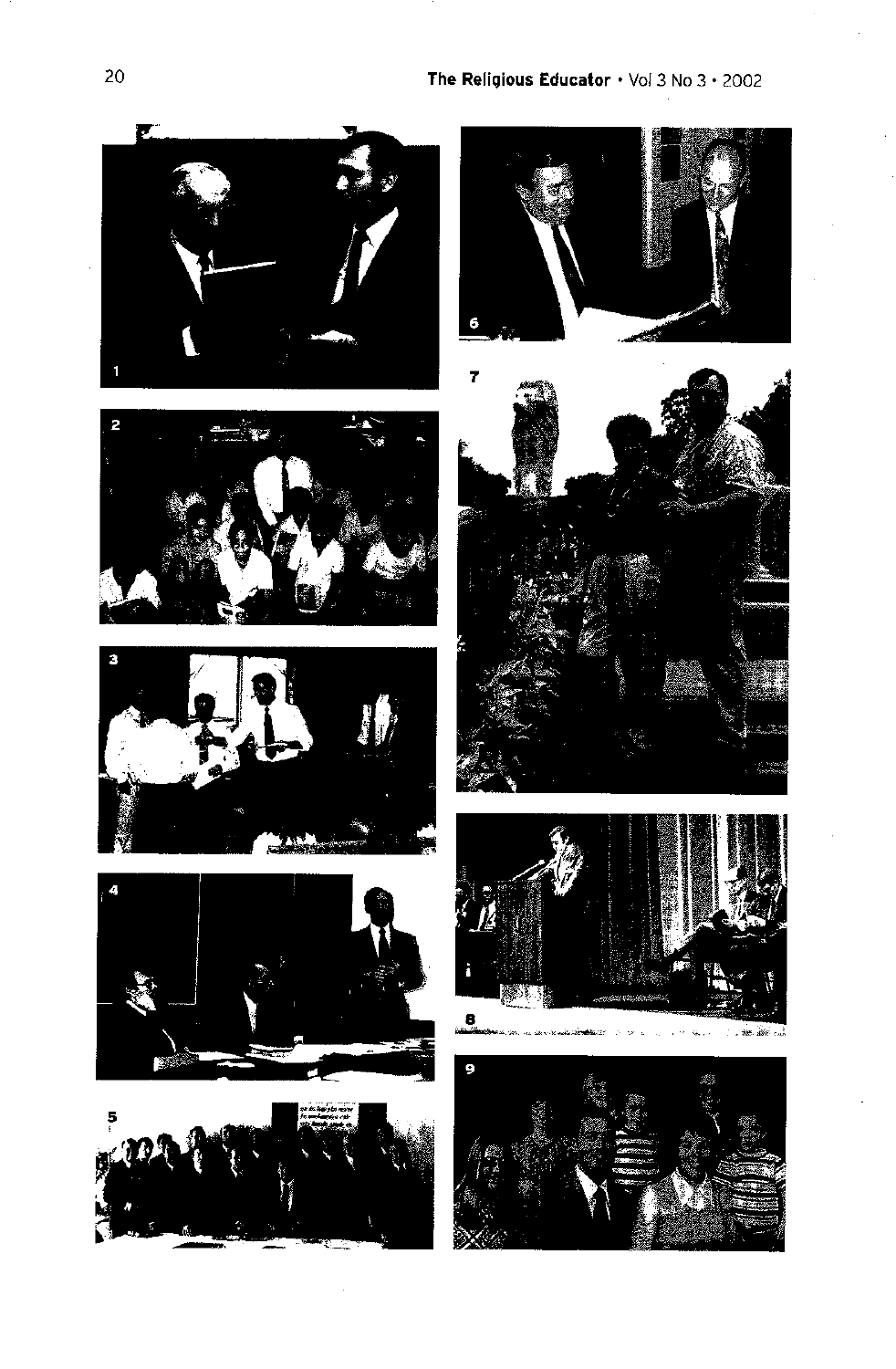# what are some of the most important changes you have seen in CES

There are several. The rolling out of the program worldwide was the most exciting. People who had never been involved in the program were suddenly teaching seminary, and it was going as well as it does here. They caught the vision. My role in the central office started in 1977. We were just really starting to see a thrust into international areas. When Elder Packer and Elder Tuttle were the assistants to William E. Berrett, the program consisted of five of the western states and Cardston, Canada. That was CES, really. When you look at what it has become, where it is now, the thrill for me and the excitement were that I got to be a part of that worldwide expansion.

I will always remember something William E. Berrett said to me one night as Anna and I took him to the Christmas dinner for the CES folks in Utah Valley at BYU. It was held in the Wilkinson Center. It was just for the Utah Valley group. He said, "You know, Stan, there are more people here in this little group than there were in the whole program when I was the administrator. This is amazing to me to see what has happened to the program since I was in charge." When you start thinking of about forty-five thousand teachers, volunteers, and full-time people worldwide teaching hundreds of thousands of young people, what an impact that can have and is having!

### photos

All photos courtesy of Stanley A. Peterson except photo 6, which is courtesy of **Eric Paul Rogers.** 

1. Presenting an award to President Hinckley and the Church on behalf of the United Way, 1985.

2. Visiting with Church schools students in Tonga, ca. 1983.

3. Meeting with CES administrators and students in an adobe chapel in Ascunción, Paraguay, ca. 1984.

4. Training CES administrators in 1977. Also pictured: Henry B. Eyring, Deputy Commissioner of Education, and Joe J. Christensen, Associate Commissioner of Education.

5. CES area convention, Baraloche, Argentina, 1984.

6. Eric Paul Rogers interviewing Stanley A. Peterson, June 21, 2002.

7. Stan and Anna Peterson at a CES conference in Singapore, ca. 1995.

8. Introducing Elder Neal A. Maxwell at a CES symposium address in the deJong Concert Hall, BYU, ca. 1983.

9. The Peterson family in 1975, children from left to right: Lisa, Wendy, Julie, Mark, Lori, Brian.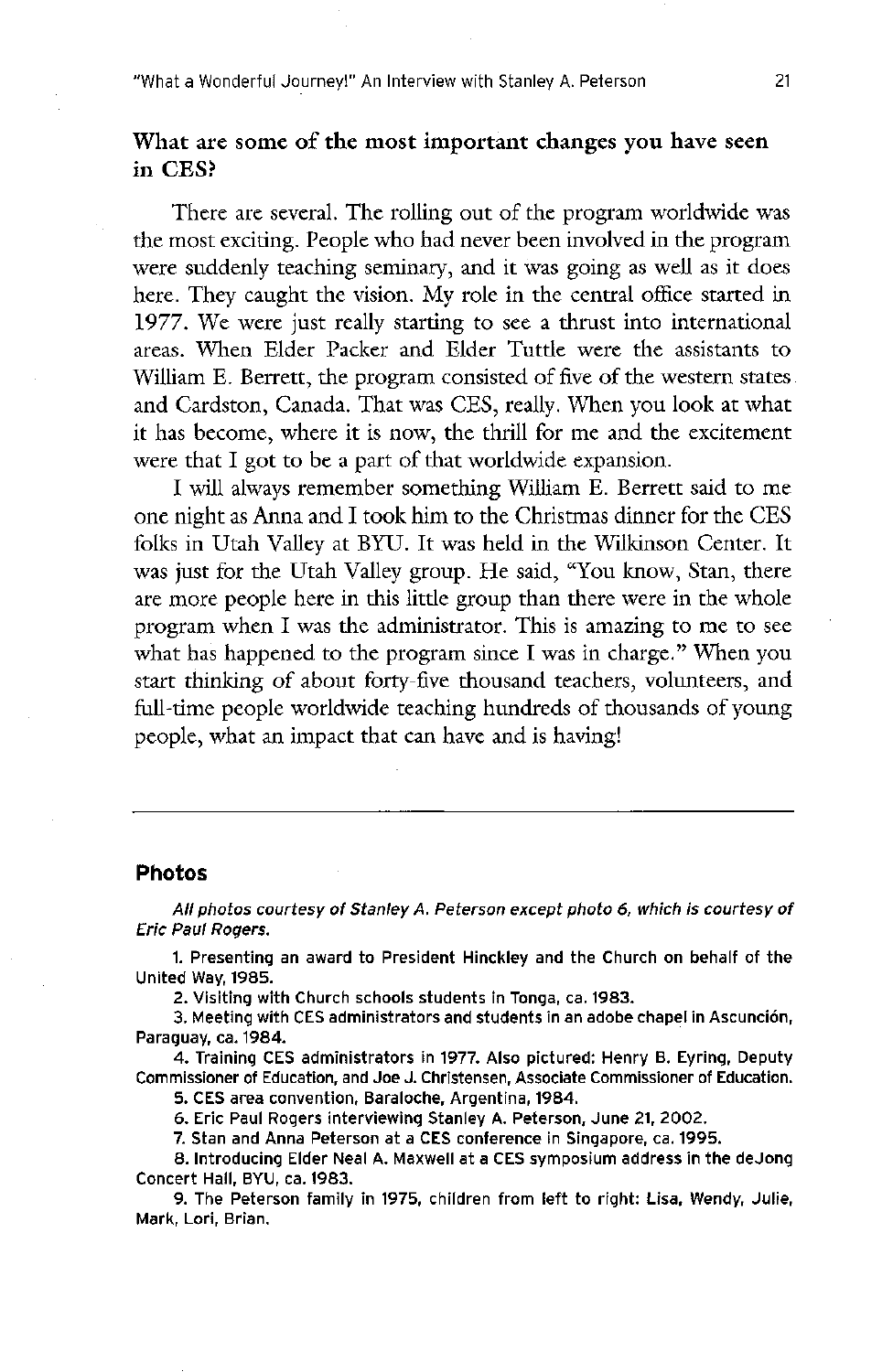I felt, a long time ago, that the most critical thing we needed to do was outstanding inservice training. We devoted a lot of time, energy, and money to inservice training. I know the Brethren have questioned on occasion spending that much on inservice training. I have said to the Brethren on numerous occasions, "It's the best money we spend, because you have got to train these people and help them catch the vision so they can pass it on to the kids." It isn't just saying, "The Lord bless you; go to work!"

The thing that is exciting to me, though, is not only does it bless the young people in that seminary classroom but it blesses the whole church As these teachers learn how to teach and work effectively with young people, they become bishops and they become Relief Society presidents and they become all kinds of things in the church and bless the Church in so many ways. Many of the Brethren have told me, "Oh, the training your people get blesses every aspect of the Church because your people use what they have learned from you in their callings." That has been a wonderful thing to see.

When I taught early-morning seminary, the volume of materials that we had was overwhelming. I have said on a number of occasions that I could have taught the whole year and never opened the scriptures. Then President Kimball gave the challenge to us in about 1977 or 1978 to reduce and simplify. We could not continue with that volume of material. I'm sure he was envisioning the growth of the Church. Putting the materials in all these languages just wasn't possible. He gave us the challenge to reduce and simplify, and we started working on that I called Jay Jensen and Jerry Lund and David Christensen into my office, and I said, "We have got to make changes. We have got to reduce and simplify and make this curriculum exportable worldwide so it can be used in the humble little home-study classroom as well as in the released-time program, and the focus must be on the scriptures. I am going to give you the challenge to go and put together a plan, and I don't want to see your faces until you have one." They went away for <sup>a</sup> few days and came back with a plan we started on that plan and worked on it for many, many years. In fact, it has just come to fruition in the last couple of years. The curriculum today is about 10 percent the volume of what it was in 1977. When you realize that we are in 147 countries now, you know why we had to simplify and reduce and focus on the scriptures. That is probably as satisfying an experience for me as anything. No matter where I went, I walked into classrooms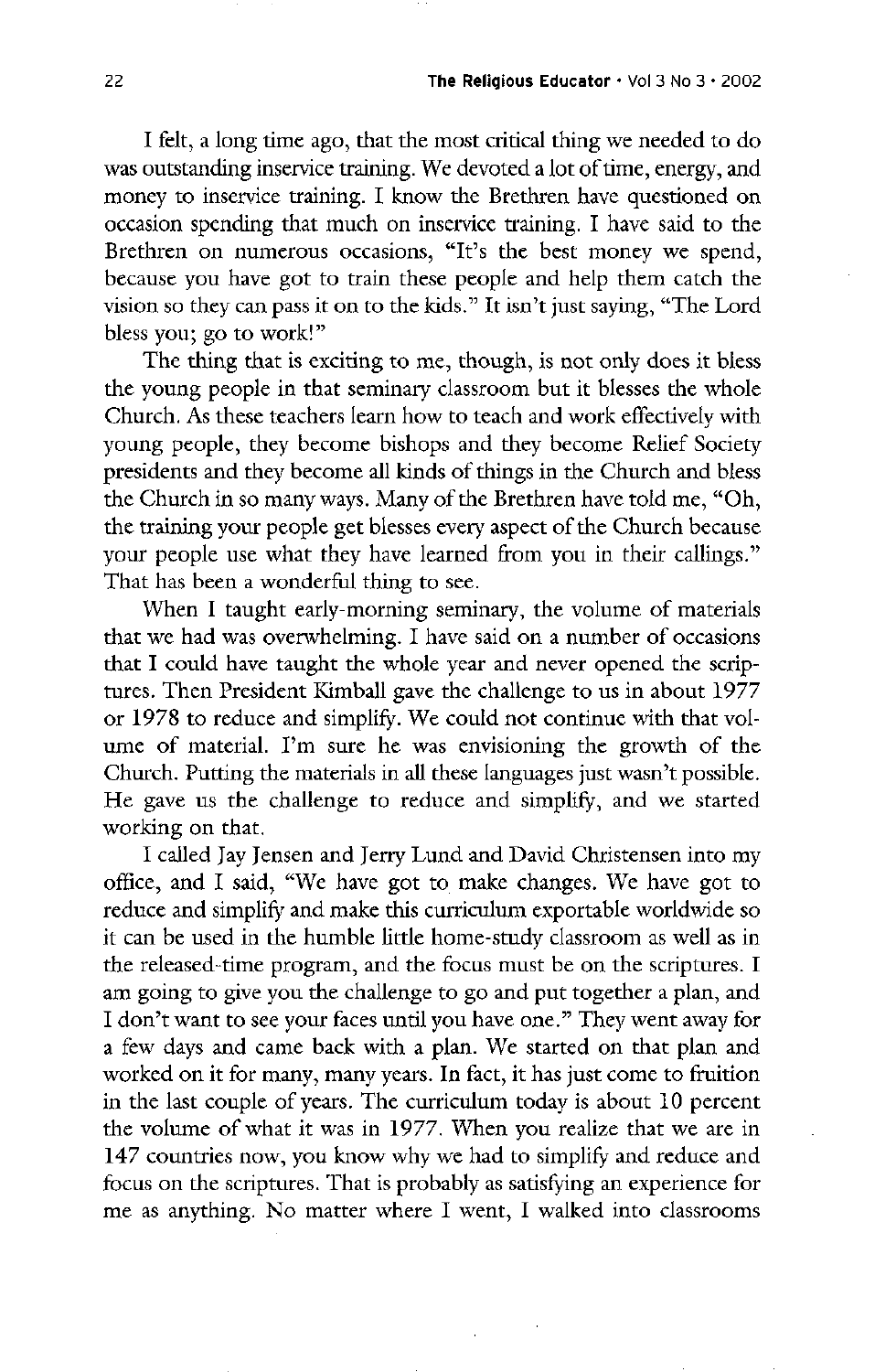where the young people had their scriptures on their desk. Every time I saw that, it reignited the excitement in me that it is working—we are getting the kids into the scriptures

# As you reflect over the past twenty-four years, is there anything you wish you had done differently

No, I don't think so. I certainly made a lot of mistakes. I would not want you to think that I didn't make mistakes. But I don't look back with regrets. I probably could have delegated more than I did. I probably was a little too much of a hands-on administrator, but I had goals in mind of what I wanted to do and how I wanted to do it, and I did it. I was that kind of an administrator. I don't regret it. I think to a certain degree, because I was that much of a hands-on administrator and did so much myself, it probably broke my health. I think that's one of the reasons I had to retire early. I pushed myself. I would average at least a fourteen-hour day. Most weeks it was seven days a week—I would speak on Sundays. I remember one three-month period, a March, April, and a May, when we were doing a lot of in-service and a lot of graduations in which I delivered 154 talks. Talks aren't what I was supposed to do! I was doing the other stuff in the administration, but I wanted to do everything I could to help move the work. I literally gave everything I had. If I had saved myself a little more and not been so free to take everything that anybody asked me to do, I would have been healthier and may have been able to administer longer. Looking back at my career, the most satisfying thing I can say is that I don't have any regrets. I don't say, "I wish I had . . ." or "I wish I could have...." I feel a real peace in my soul, a real satisfaction. I don't want to boast. I don't want people to think I did everything perfectly. I certainly did not. But I feel good about what I did. I had a wonderful journey I loved what I did. I think we made a lot of progress. When I walked away, having finished my role, I felt like I left the organization in good condition. I left good leadership, good people who have been trained. I had appointed every single person who held any administrative assignment in any aspect of our program because I had been there so long. I had appointed all the area directors, all the zone administrators, all of the country directors. And I said to myself, "Boy, it's time for change. We need to get new blood." I felt like the organization that I left was strong. It was moving forward, and good things were happening. I'm sure there are a lot of things we could have done differently and more effectively, but I feel good about what happened.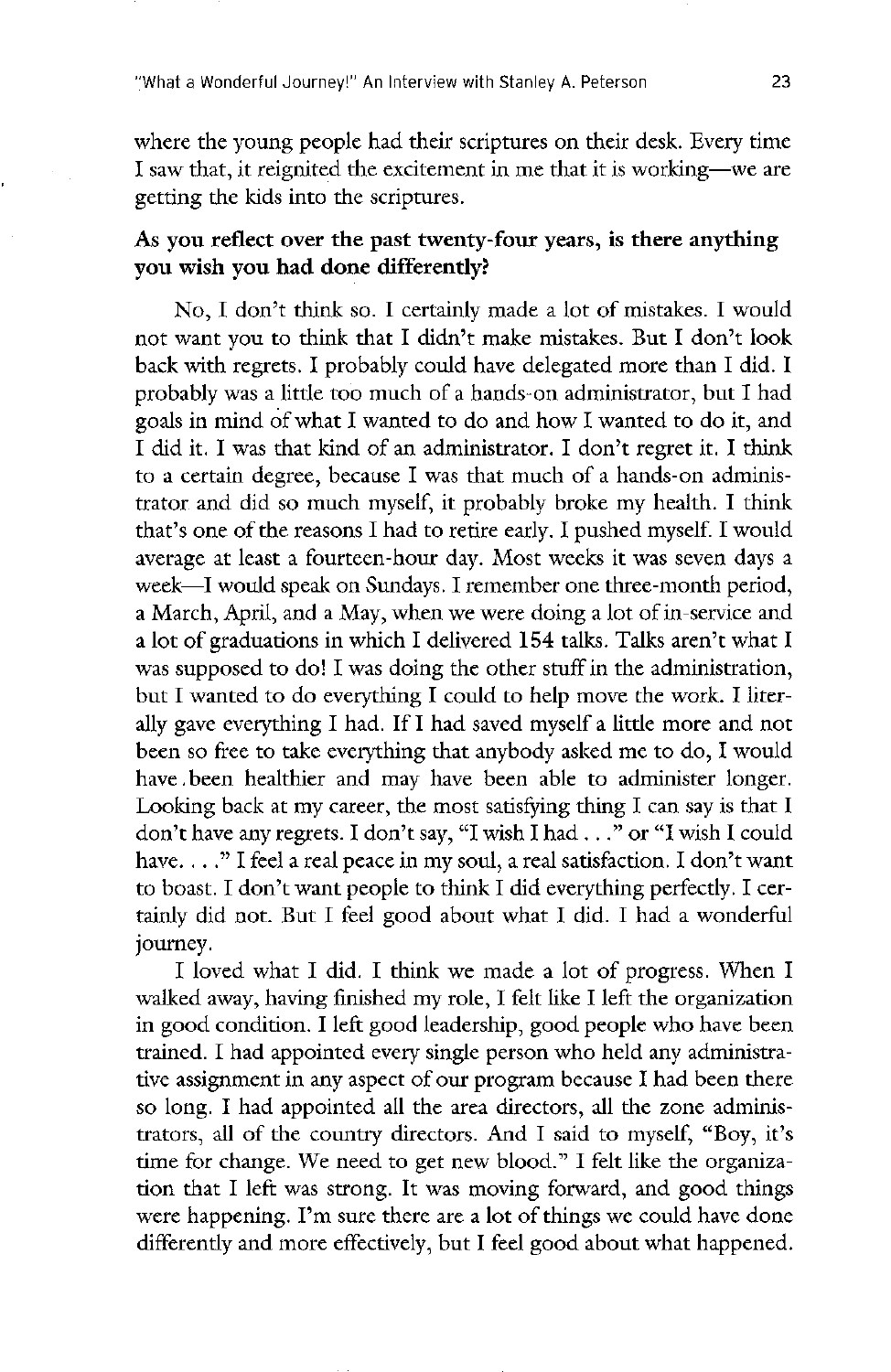you have talked about some of the sacrifices you made to come into CES. Teaching for CES has traditionally been viewed as an occupation requiring sacrifice. Is it the same today as it used to be?

I took a 75 percent cut in salary when I came to work for the Church. I said to my wife, "We're not going to look back, and we're not going to say, 'What if?' We're just going to go forward and have faith that the Lord wants us here, and we are going to do what we need to do." I can honestly tell you that it was no sacrifice because the Lord has blessed us in so many ways.

We have made a lot of progress in what we are able to pay our seminary and institute teachers and our administrators. I have said on several occasions in the last few years, "I don't apologize for what we pay anymore." We have made enough progress that we can hold our heads high. Our teachers are fairly paid. We know sacrifices are made. I know that there are a lot of our people who make tremendous sacrifices—move out of new homes to go to a new area.

I know of one family who had just completely remodeled their home and bought new furniture. We asked them to move, and they did not even hesitate. They just went. I went to see them after  $I$ retired. I felt so much gratitude to that couple for what they were willing to do. They had bought all this new furniture. They just sold it because it wouldn't fit in their house. The house they got was about one-fourth the size of the house they had previously. I told them, "I'm coming to see you. I just want to come and tell you we love you and we appreciate the sacrifices you have made." I went to their home. They are doing a marvelous job in their new assignment, but the little house they are in is so small. They have two little bedrooms upstairs. They have a very, very small multipurpose room that is so small they can't even get a table into it to have dinner. The couple, her brother, who is handicapped and lives with them, and Anna and I sat in chairs in the room but couldn't fit a table, so we ate off our laps. Their attitude was marvelous. They were not complaining. They were just grateful to be serving and doing a marvelous job reaching young people and mak ing a difference with such a good attitude Tremendous sacrifices are made in many places, but generally the salaries we pay we don't have to apologize for. You have heard me repeat what President McKay said to William E. Berrett when Brother Berrett explained the sacrifices of the seminary teachers. President McKay's comment was, "We hope that they continue to sacrifice because if the spirit of sacrifice is lost in Church education, the spirit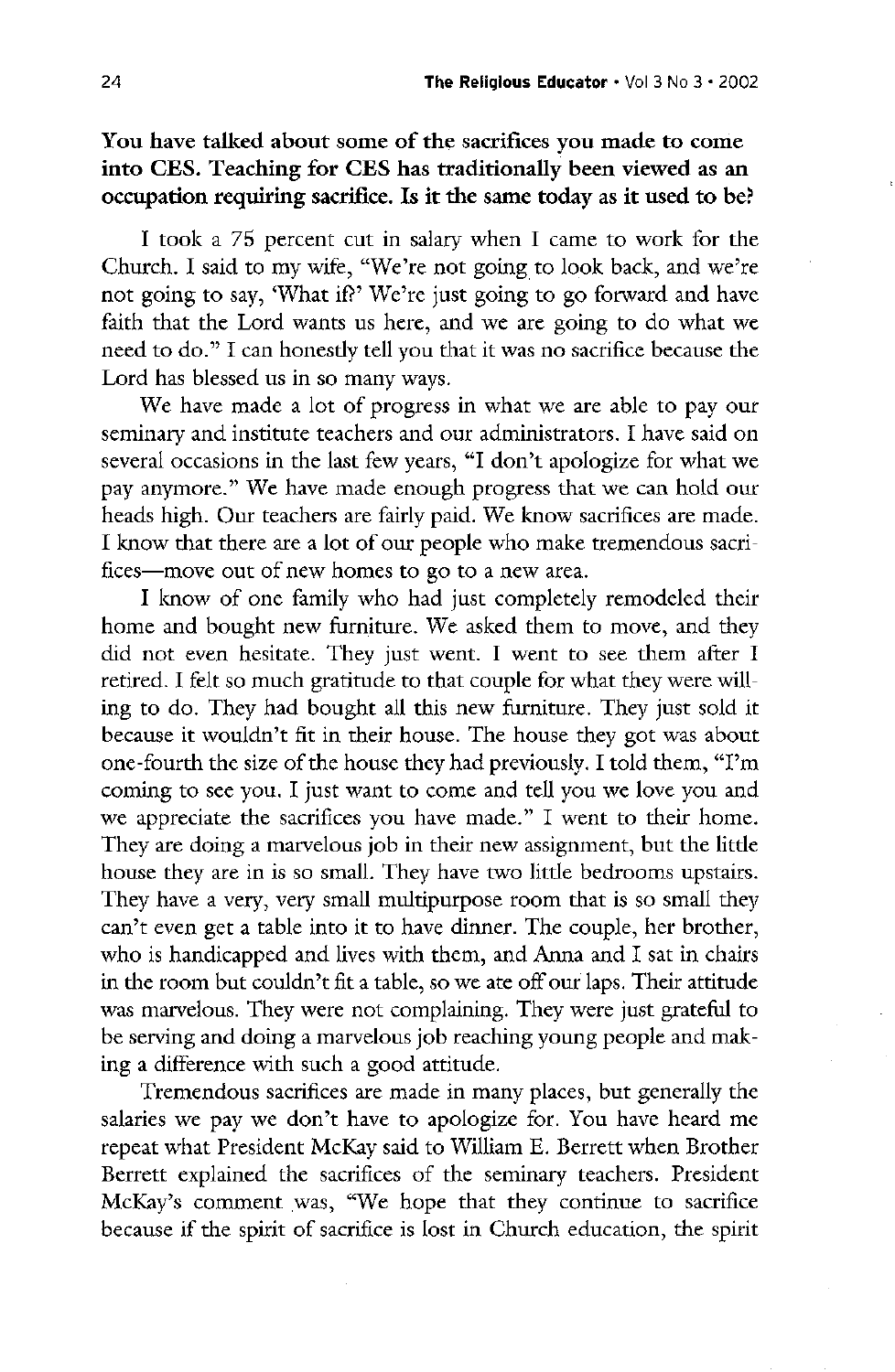"What a Wonderful Journey!" An Interview with Stanley A. Peterson 25

of greed will take over." I have worried about that. That is why I have asked, "Are we too rich? Are we too blessed?" I hope there is always a spirit of sacrifice. I can speak for myself when I say that I thought I had made a tremendous sacrifice in doing what I did. Yet the older I get, the more I realize that when all is said and done and we lay our bodies down for the last time on this earth, the only things that really matter are family, the gospel of Jesus Christ, and friends. If you have those things, what more could you ask for?

The material things in life, in some ways, become a burden. I remember well a very wealthy woman who had lost her husband saying to me, "I came home from the funeral and looked around at all we had accumulated. I thought how blessed my partner is because he is free of all this." The older you get, the more your possessions seem to be an inconvenience that you have to worry about disposing of in some way. The things that matter are the gospel and your family and your friends. I look back on our life, and what a rich, wonderful existence we have had. Anna and I just celebrated our forty-fourth wedding anniversary. We have six beautiful children and sixteen and a half grandchildren. I wouldn't trade that for anything!

#### As you reflect upon your career, what are you most pleased with?

I am grateful for the family spirit that we have been able to generate in CES. One of the great concerns I had was watching the growth and seeing so many people. I was bound and determined that we were going to keep the family spirit. I put little names on things like the CES conference that we have as the "family reunion" and "family home evening" for our Evening with a General Authority. That is one of the things I'm most pleased about. Even though we are very big, there is a family feeling in CES. I'm grateful for that because we have hung together—because we have enough common bonds and enough feelings for one another that there is a strong family feeling

## If you were to sit down and have an interview with each member of the CES family, what counsel would you give?

There are several things. The hardest thing for me was when I would come home at night and my wife would say, "You had a bad day, didn't you?" She could see it immediately. It was when I would see one of our people being let go because he used poor judgment They were immoral, they were doing something that was wrong, and they had to leave because of their sins. Let's just face it—they sinned and could no longer be a part of us. I always remember the J. Reuben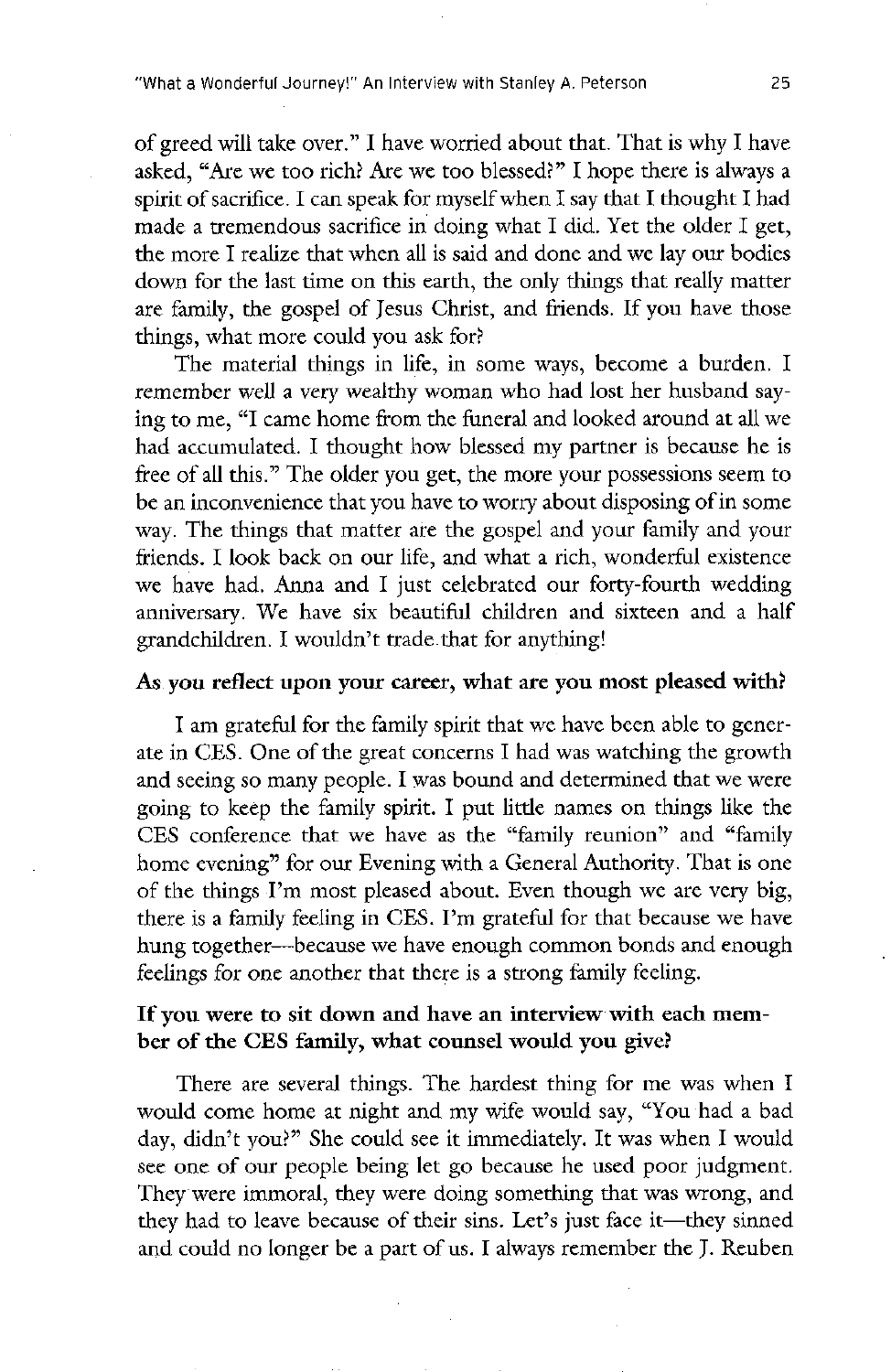Clark story when he was counseling his daughter to be careful. She said, "Daddy, don't you trust me?" His counsel was, "My dear, I don't even trust myself. Because in the wrong situation and under the wrong circumstances, any one of us can fail."

The first thing I would say is, "Watch out. Be careful." Think of the pain of watching people go through the misery of seeing themselves separated from not just Church education but from their membership in the Church, from their family. Watch what happens to those people, the terrible, terrible price they pay for the sins they commit. I would tell them, "You be careful. Don't ever, ever take a chance. Don't ever compromise because it isn't worth it. You are not exempt; no one is."

Another thing I would say is, "Be sure that family is always first and foremost in your life." As busy as I have been and as involved as I have had to be to do what I have done, my family was very, very prominent in my life. I didn't have a lot of time with my family, but I gave quality time when I could. I would be willing to say that in front of my wife and children because they know they were important. You cannot just push the family aside. I don't care who you are, how busy you are, or how important what you are doing is: you must be sure the family has a very high priority. The relationship my wife and I have had has been phenomenal. It has been very unusual because we have hung close together and we have been best friends. I idolize my wife, and she knows it. We have the greatest partnership on the earth. We just love each other, and we have been good to each other and close to each other. We have kept our vows that we took when we went to the house of the Lord. I would say to my people, "You honor your companion. Don't ever belittle your spouse. Love your children and give them your time. Make sure that they know you love them." My baby is thirty years old. It is very depressing to think of having a forty-twoyear-old child, and I do! But to this day, whenever I talk to them, the parting words are, "I love you, Dad," and, "I love you, Mark or Brian or Wendy or Julie or Lisa or Laurie," because we just want to make sure that there is no question that they are important, that they are number one. Stay close to your family. Take care of your family. I would also say, "Don't get too caught up in the material things." We have a humble home. My wife has always said, "You'll never have any money because you give it all away." That's probably true because we have sufficient for our needs. I don't believe in driving new cars; I always buy used cars. Our home is humble, and it is adequate. I don't want to let material things get too important in my life, and they never have. Those kinds of things just don't matter that much to me. I think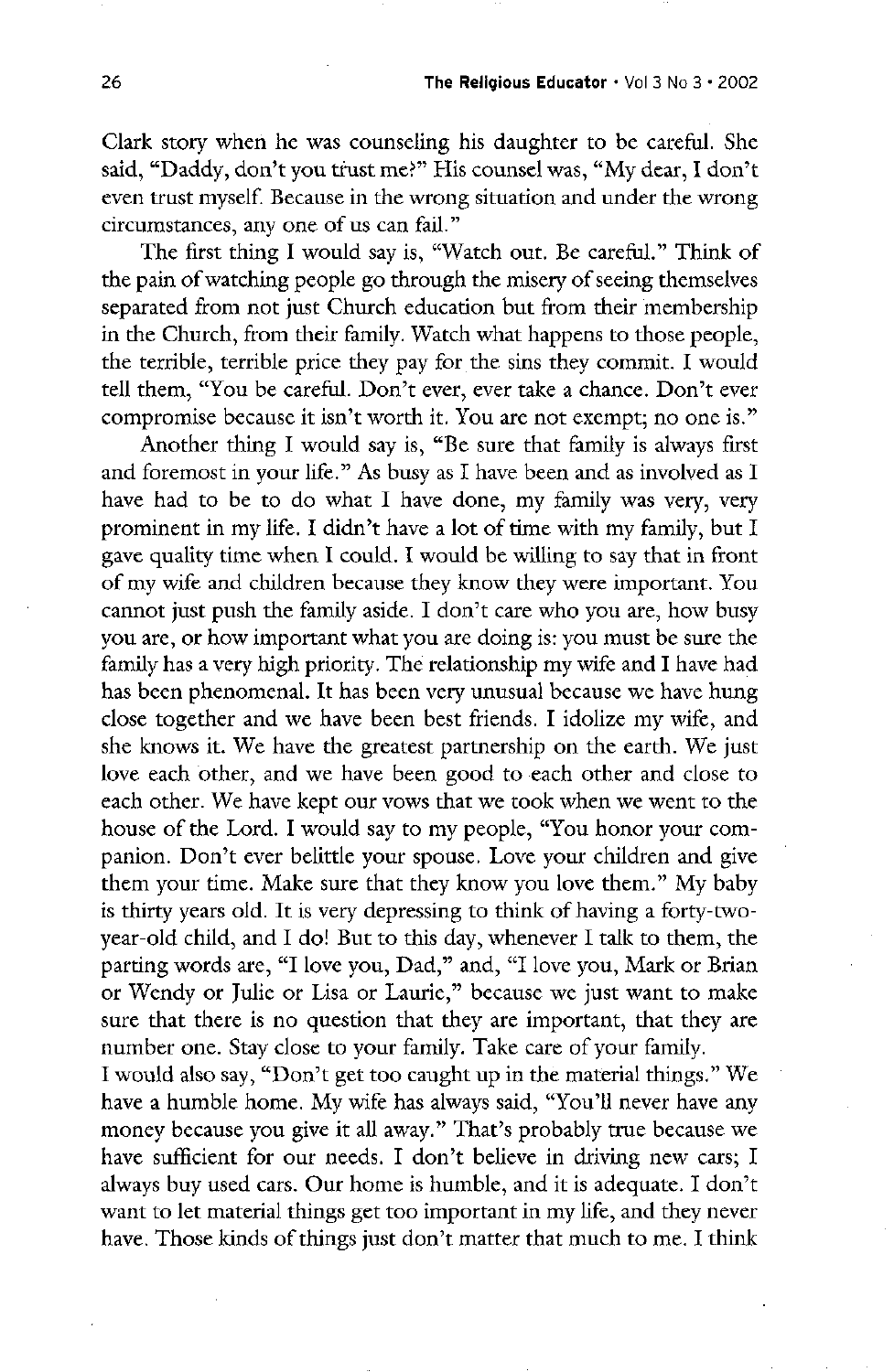you need to be careful that you don't worship idols, the idol of wealth. We don't need all of that stuff. We have too much, and I worry about us all becoming too spoiled and too materialistic. Traveling the world and seeing the humble, poor people of the world who have nothing but the gospel and each other as a family has caused me to think, "You know, they are lucky because they don't have all these other things that cloud the picture. They are focused on the things that matter most because that's all they have." We can get caught up in the material things and start thinking that it's so important to have more and more. Then, we start to say, "I've got to work more, and my wife has to work. I have to have a second job." How much do you need? I don't know. It seems like for some it is never enough no matter what it is. So be careful of the material things.

Finally, something that continually haunts me is that we are not reaching as many of the young people as we should. I've always felt that we could do more to get more young people in, that we could be smarter. I don't think we could work longer hours because I think everybody is working hard. But I think we could be smarter at getting more of our young people involved because we know that it changes lives; we know what effect it has. We sometimes get too comfortable thinking we have reached enough. We can all be more sensitive to how we can just get one or two or three more. We all need to be more cognizant of our responsibility to go out after the lost sheep. The Savior focused on the lost sheep. We need to be looking for those lost ones, never giving up on the ones that seem to be lost, never saying we can't get them. They are retrievable.

# you stressed in your last address at the CES conference the importance of teachers' reaching the hearts of students. How do you see teachers achieving that

Number one, the most powerful thing we have is the Spirit. We can touch those kids' hearts through the Spirit. They may personally be rebellious, but I don't think their spirits are. Their spirits will listen to the Spirit, and that listening will have an impact on any young person. If we can talk heart to heart, if we can speak spirit to spirit, by teaching by the Spirit, young people will respond. I think so many of them are hungry for the things of the Spirit, as President Clark has said. They want those things; they need those things; and their souls are longing to hear the words and to feel the Spirit. We have to teach by the Spirit and love the young people.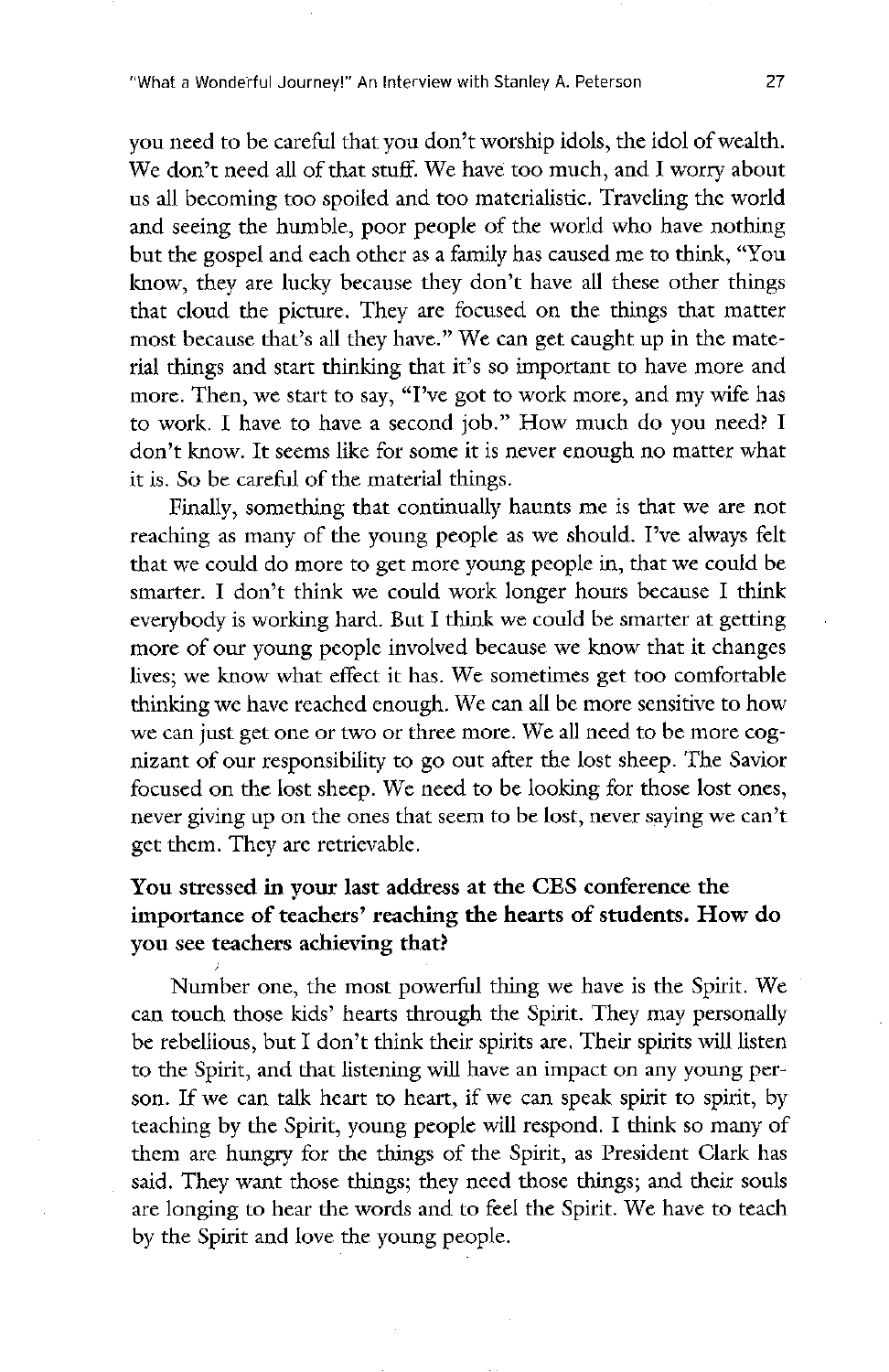I have been a strong advocate for a long time of "teachable" moments." In my life, there were a few very special moments when something just grabbed me and shook me spiritually to the core and changed my life. I can count these incidents on one hand. We can be a party to helping those young people have those special, teachable moments. We're not going to get everyone, but we need to make sure we do everything in our power to provide teachable moments for young people when they can say, "Yes! That's what I needed!" You have had those moments when a young person will come up with tears in his or her eyes and say you were speaking just to me today. When you have those experiences, it makes it all worthwhile.

We need to be more sensitive to individuals. We are teaching individual sons and daughters of God. When I was teaching early-morning seminary, my goal used to be that every student, in every class, every day would know that I knew they were there. By some personal acknowledgment, I wanted them to know that I knew they were there and that I loved them. So I tried to do something some way by a little comment to a student or a shake of the hand when they came in or before they left or a little something to let them know, "I am glad you were here today. I love you. Come again tomorrow." We are dealing with individuals. Everyone needs to feel that they matter. We need to put more effort into being more personal. We need to feel, "These are my kids. These are my Heavenly Father's children. I've got to make sure that they all feel welcome and feel good about being where they are." It isn't easy. There are some days that they are pretty obnoxious, but you have got to love them.

# Paul Johnson has succeeded you as the CES administrator. How did those events unfold

I obviously gave everything that I had for a long time to that program, and I wanted to see it go into the best possible hands. It is not a compliment to you ifwhat you have done for so long falls apart when you leave. I wanted it to work. I wanted it to be in good hands. I prayed fervently that, if given the opportunity, I would be able to make a recommendation, that I would know who it should be. I had gone to the Brethren and told them that I had a spiritual confirmation that it was time for me to leave. I have said for a long time, "How can you quit when your leader is ninety years old?" Yet I had a very strong confirmation that it was time. I had to go.

I visited with the prophet and said, "President, the bucket is dry; there is nothing more I can pull from it. I'm completely worn down."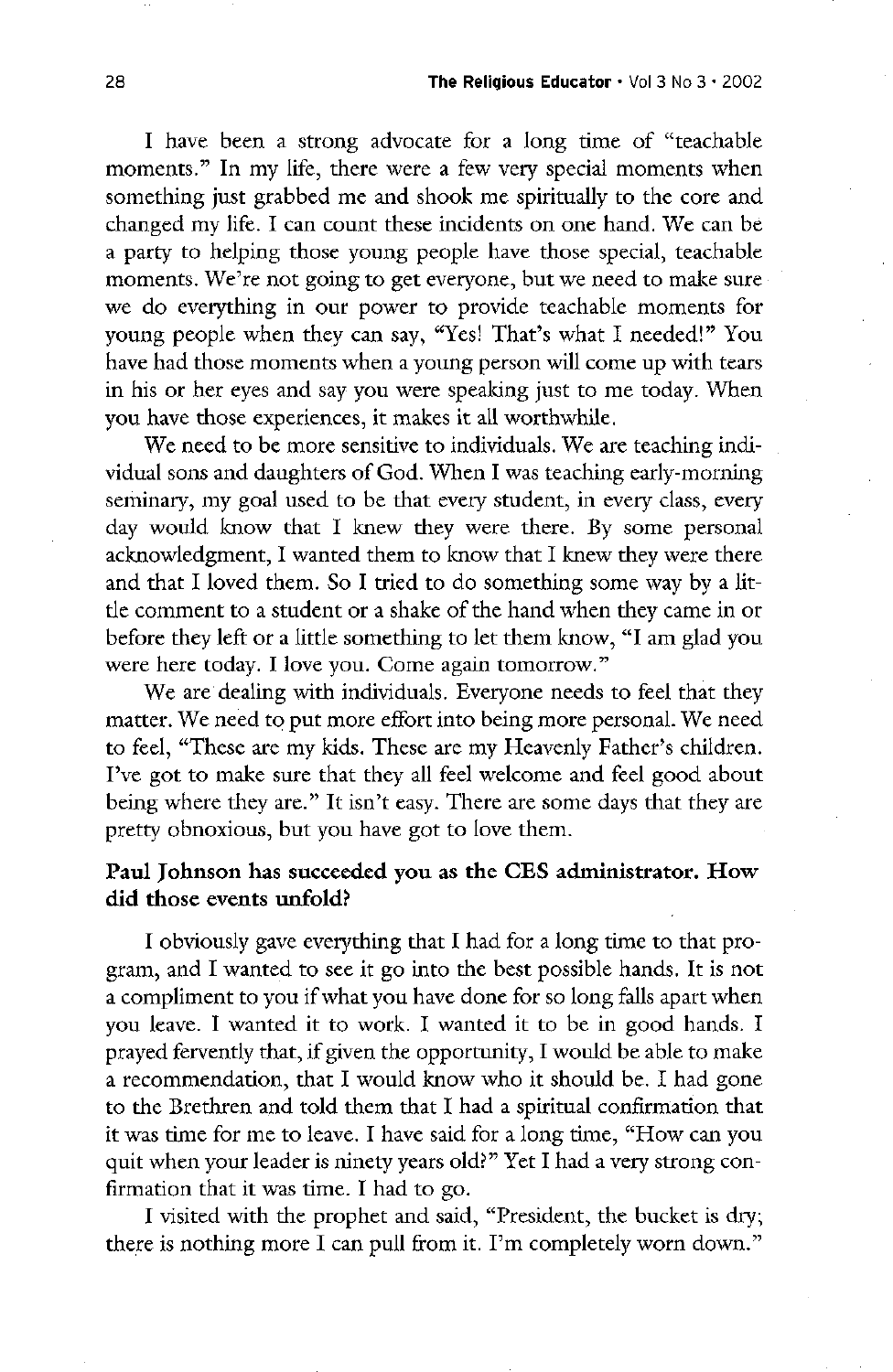It was hard to do because I have never quit anything. Yet he was so kind and so understanding and so loving. As I talked to him, he was so concerned about me. I was asked to make a recommendation, so I gave the names of seven people and a very extensive vita on each one who I felt were possible candidates. I took them in and met with my leaders and gave them the names. They said they appreciated it and then asked me, "Whom of the seven do you recommend as the one?" I told them and they said, "Great. You set up an appointment for us to meet with him." It was Paul. I set up the appointment. Paul asked, "What is this about?" I *lied*: "They want to get better acquainted with our leaders. They know me really well, but they don't know a lot of the others. They just want to meet with you. They are going to meet with many of our people to get acquainted." So he went over and had a meeting totally oblivious to what was coming! After he had met with some of the Brethren, they said, "We think you have chosen the right man. Now the First Presidency wants to meet with him." That was harder to sell as a routine kind of thing. So the secretary to the First Presidency called Paul and said, "The First Presidency wants to meet with you." He came to me and asked, "What's this about?!" I lied *again:* "Well, Paul, I don't know. You'll just have to go find out." He met with the First Presidency, and they invited him to take the assignment He is a good man. He is a great soul. His heart is pure. I knew his heart was pure. At the direction of the Brethren, I called his stake president and asked him about Paul. His stake president didn't know the reason I was calling, but he gave him probably as fine a recommendation as he could give anybody. He said, "The man is absolutely and totally grounded in the gospel and is solid as a rock spiritually. His family is as much a role model in our stake as any family could ever be." Paul is a counselor to the stake president. The stake president said, "The man is a peacemaker. Whenever I have a tough situation in the stake that I need help with, Paul is the peacemaker." I told the Brethren what Paul's stake president had said. They replied, "What more could we ask for?" He is a good man, a man of God, and he will do a great job. I'm very comfortable with Paul. I don't say this to aggrandize myself, but there is only one man who knows what it is like besides me, and that's he! It is a huge job and a very demanding job and very difficult. The Brethren are hard taskmasters, and I don't mean that negatively. They know how important the work is, and they expect it to be done right, and that makes it hard because they do expect excellence.